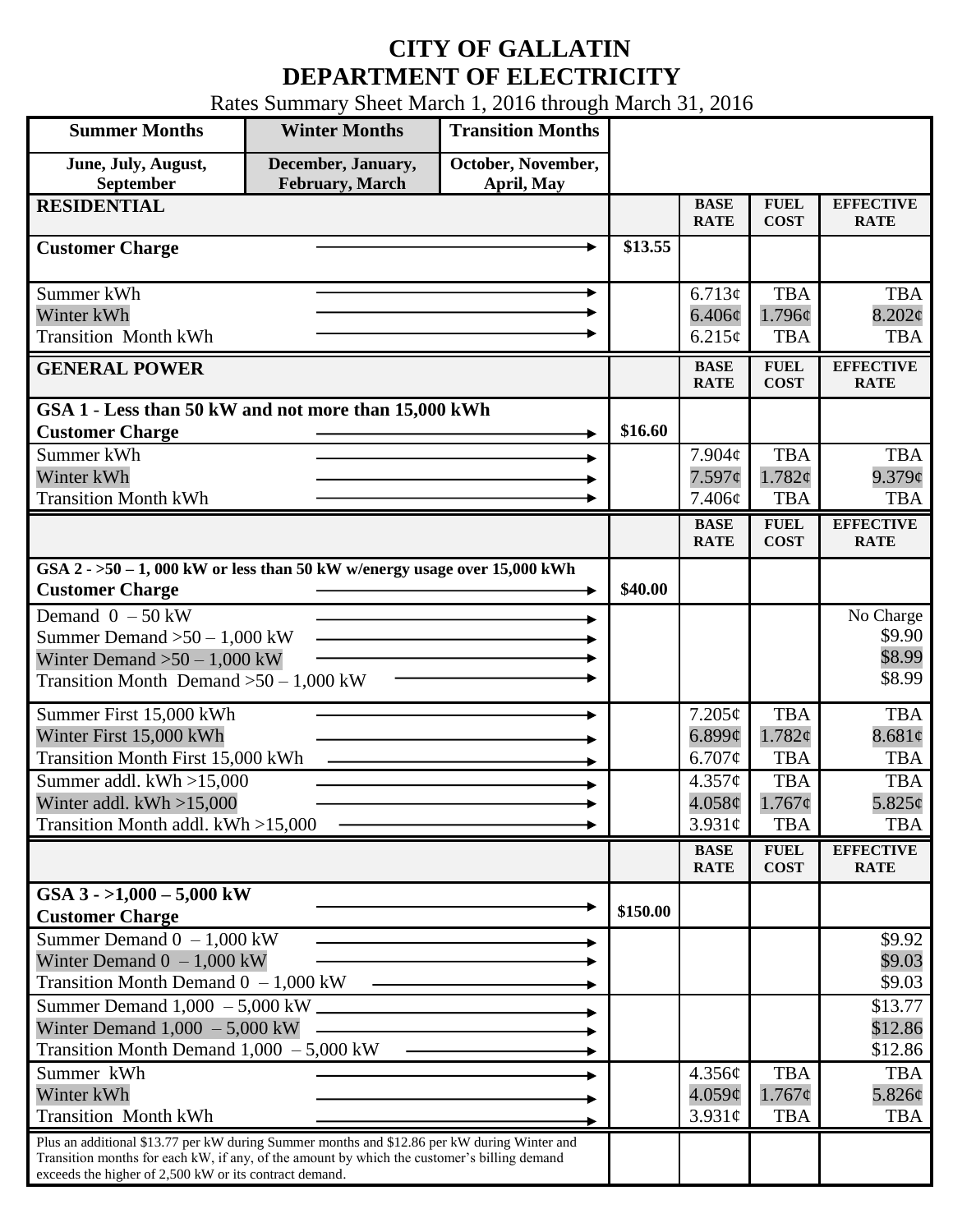## **CITY OF GALLATIN DEPARTMENT OF ELECTRICITY**

Rates Summary Sheet March 1, 2016 through March 31, 2016 Page 2

| <b>Summer Months</b>                                                | <b>Winter Months</b>                  | <b>Transition Months</b>         |         |                            |                            |                                 |
|---------------------------------------------------------------------|---------------------------------------|----------------------------------|---------|----------------------------|----------------------------|---------------------------------|
| June, July, August,<br>September                                    | December, January,<br>February, March | October, November,<br>April, May |         |                            |                            |                                 |
| <b>GENERAL POWER CONTINUE</b>                                       |                                       |                                  |         | <b>BASE</b><br><b>RATE</b> | <b>FUEL</b><br><b>COST</b> | <b>EFFECTIVE</b><br><b>RATE</b> |
| SGSB Demands from $5,001 - 15,000$ kW                               |                                       |                                  |         |                            |                            |                                 |
| <b>Customer Charge</b>                                              |                                       |                                  | \$1,500 |                            |                            |                                 |
| Summer Demand 5,000 - 15,000 kW —                                   |                                       |                                  |         |                            |                            | \$19.48                         |
| Winter Demand $5,000 - 15,000$ kW-                                  |                                       |                                  |         |                            |                            | \$16.39                         |
| Transition Month Demand 5,000 - 15,000 kW                           |                                       |                                  |         |                            |                            | \$13.33                         |
| Summer kWh                                                          |                                       |                                  |         | $2.949\mathcal{C}$         | <b>TBA</b>                 | <b>TBA</b>                      |
| Winter kWh                                                          |                                       |                                  |         | 2.508¢                     | $1.740\phi$                | $4.248\phi$                     |
| <b>Transition Month kWh</b>                                         |                                       |                                  |         | 2.408¢                     | <b>TBA</b>                 | <b>TBA</b>                      |
|                                                                     |                                       |                                  |         | <b>BASE</b><br><b>RATE</b> | <b>FUEL</b><br><b>COST</b> | <b>EFFECTIVE</b><br><b>RATE</b> |
|                                                                     |                                       |                                  |         |                            |                            |                                 |
| MSB Demands greater than 5,000 kW                                   |                                       |                                  |         |                            |                            |                                 |
| <b>Customer Charge</b>                                              |                                       |                                  | \$1,500 |                            |                            |                                 |
| Onpeak Summer Demand > 5,000                                        |                                       |                                  |         |                            |                            | \$9.52                          |
| Onpeak Winter Demand > 5,000                                        |                                       |                                  |         |                            |                            | \$8.63                          |
| Onpeak Transition Month Demand >5,000 -                             |                                       |                                  |         |                            |                            | \$8.63                          |
| <b>Max Demand</b>                                                   |                                       |                                  |         |                            |                            | \$2.14                          |
| <b>Offpeak Excess of Contract Demand</b>                            |                                       |                                  |         |                            |                            |                                 |
| Summer                                                              |                                       |                                  |         |                            |                            | \$9.52                          |
| Winter                                                              |                                       |                                  |         |                            |                            | \$8.63                          |
| Transition                                                          |                                       |                                  |         |                            |                            | \$8.63                          |
| Onpeak Summer kWh                                                   |                                       |                                  |         | 5.365 $\phi$               | $2.072\phi$                | <b>TBA</b>                      |
| <b>Onpeak Winter kWh</b>                                            |                                       |                                  |         | $4.305\phi$                | $1.740\phi$                | $6.045\phi$                     |
| <b>Onpeak Transition Month kWh</b>                                  |                                       |                                  |         | $3.331\phi$                | 2.058¢                     | <b>TBA</b>                      |
| Offpeak Summer kWh First 200 HUD -                                  |                                       |                                  |         | 3.042¢                     | <b>TBA</b>                 | <b>TBA</b>                      |
| Offpeak Summer kWh Next 200 HUD -                                   |                                       |                                  |         | 0.284¢                     | <b>TBA</b>                 | <b>TBA</b>                      |
| <b>Additional HUD</b>                                               |                                       |                                  |         | $0.046\phi$<br>$3.250\phi$ | TBA<br>$1.740\text{c}$     | <b>TBA</b><br>$4.990\text{¢}$   |
| Offpeak Winter kWh First 200 HUD<br>Offpeak Winter kWh Next 200 HUD |                                       |                                  |         | $0.284\phi$                | $1.740\phi$                | $2.024\phi$                     |
| <b>Additional HUD</b>                                               |                                       |                                  |         | $0.046\phi$                | $1.740\phi$                | 1.786¢                          |
| Offpeak Transition kWh First 200 HUD                                |                                       |                                  |         | 3.331¢                     | 1.880¢                     | <b>TBA</b>                      |
| Offpeak Transition kWh Next 200 HUD                                 |                                       |                                  |         | $0.284\mathcal{C}$         | <b>TBA</b>                 | <b>TBA</b>                      |
| <b>Additional HUD</b>                                               |                                       |                                  |         | $0.046\phi$                | <b>TBA</b>                 | TBA                             |